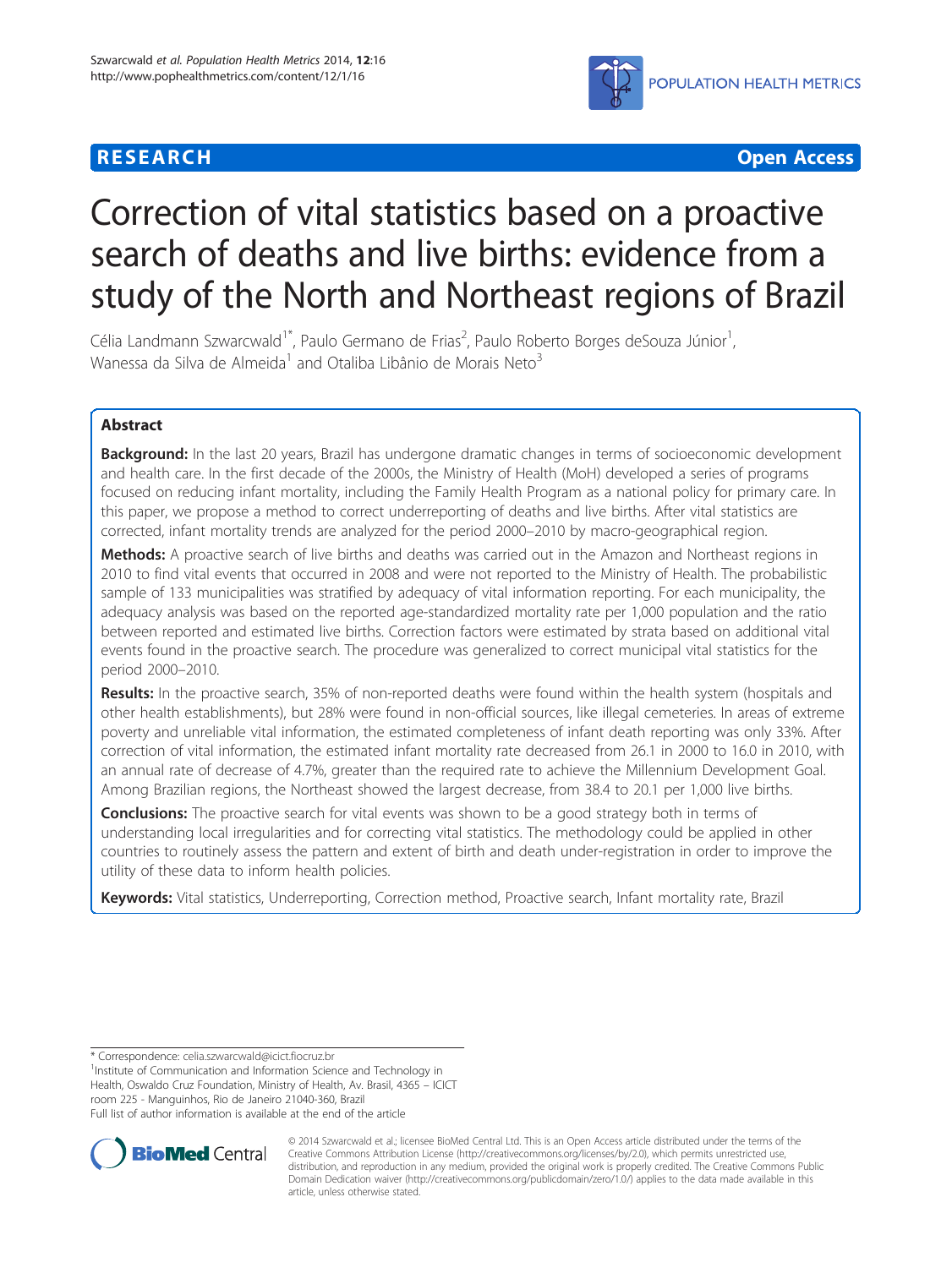# Background

In the last 30 years, Brazil has undergone several changes in terms of socioeconomic development, urbanization, and health care. The growth of urbanization, improvement in women's education, greater female participation in the labor market, and the increased availability of contraceptive methods resulted in a sharp decrease in fertility, with direct and indirect effects on mortality during the first year of life [\[1,2\]](#page-8-0).

In terms of health care, the country has adopted a unified health system, with profound changes in health care policies and a marked expansion of primary health care [[3\]](#page-8-0). During these years, the Ministry of Health (MoH) developed a series of programs focused on reducing infant mortality, including the Family Health Program as a national policy for primary care, giving priority to municipalities with the worst socioeconomic levels, located in the North and Northeast [\[4](#page-8-0)]. Estimation of infant mortality and monitoring of temporal trends became essential in very poor areas with unreliable vital information.

The Brazilian Ministry of Health has two vital information systems: the Mortality Information System (SIM), with approximately 1.2 million annually reported deaths, and the Live Birth Information System (SINASC), with 3 million annually reported live births. Unidentified data from both systems are openly available on the Internet, aggregated by municipality.

The Mortality Information System (SIM) provides information on socio-demographic characteristics of the deceased (or the mother's characteristics in case of an infant death), circumstances of death, and the cause of death, classified according to the International Classification of Diseases (ICD). The system was created in 1976 by implementing the standard model of the death certificate throughout the national territory. In most cases, this document is signed by a doctor and issued in triplicate. The first copy is sent to the Municipal Secretary of Health for typing and reporting to the Ministry of Health. The second copy is delivered to the family, for registration in a Civil Registry Office, while the third one is retained in the hospital. Only in places where there are no doctors, officers of Civil Registry may issue a death certificate in the presence of two witnesses. In this circumstance, the Civil Registry should send a copy of the death certificate to the Municipal Secretary of Health.

In theory, no burial should take place without a death certificate and death registration. However, in practice, irregular burials are known to occur, especially in the North and Northeast regions [[5\]](#page-8-0). In a previous study, the main flaws found in the process of reporting vital events to the MoH were absence of strategies for death certification in cases of household deaths in rural regions; issue of death certificates by non-doctors; problems of transfer of local data to the national database; and lack of perception of the importance of death registration by the local community [\[6](#page-8-0)].

The Live Birth Information System (SINASC) was created in 1990, based on the live birth certificate, a document that must be issued at the health care facility where the delivery occurs. As 98% of deliveries in Brazil occur in hospitals, the coverage of SINASC is high. The live birth information system provides information on the conditions of birth, including birth weight and gestational age, as well as sociodemographic characteristics of the mother.

Due to death underreporting in some areas of the country, until the 1990s, indirect demographic methods based on household surveys were used to estimate the probabilities of death by age group, specifically in the first year of life. However, given the restrictions on the use of mortality estimates based on sample surveys [\[7](#page-8-0)-[9](#page-8-0)], efforts have been made to improve the two MoH vital information systems.

Methods have been proposed to evaluate the information about deaths and births using indicators to evaluate completeness and regularity of information at the municipality level [[10](#page-8-0)-[12](#page-8-0)]. Other methods were based on linkage procedures of the health information systems [\[13-15\]](#page-8-0).

Various government initiatives have been adopted to improve completeness and quality of vital information, such as strategies to reduce the number of ill-defined deaths; use of other health information systems, such as the Hospitalizations Information System (SIH) and the Primary Care Information System (SIAB), to find vital events not reported in the vital information systems; establishment of goals to increase the completeness of death reporting; and implementation of committees to investigate infant and maternal deaths across the country [\[4](#page-8-0)].

Moreover, research projects have been developed specifically to detect vital events unknown to the health system. The active search for deaths and births was encouraged, and some studies were carried out at the beginning of the 2000s to find events not reported to the MoH in specific municipalities with very poor vital information [\[6,16,17\]](#page-8-0).

From September 2009 to June 2010, a proactive search of live births and deaths was carried out in the Amazon and Northeast regions to find vital events that occurred in 2008 and were not reported to the MoH. Because of the greater underreporting of deaths in those two regions, a probabilistic sample of 133 municipalities located in the 17 states that make up these regions was selected. Correction factors for birth and death statistics were estimated for this year based on the additional vital events found in the proactive search [\[18\]](#page-8-0).

In this paper, the method was generalized to correct information on total and infant deaths and live births in the period 2000–2010. After correcting the vital statistics, we analyzed the changes in completeness of vital information reporting and in infant mortality in Brazil by macro-geographical region.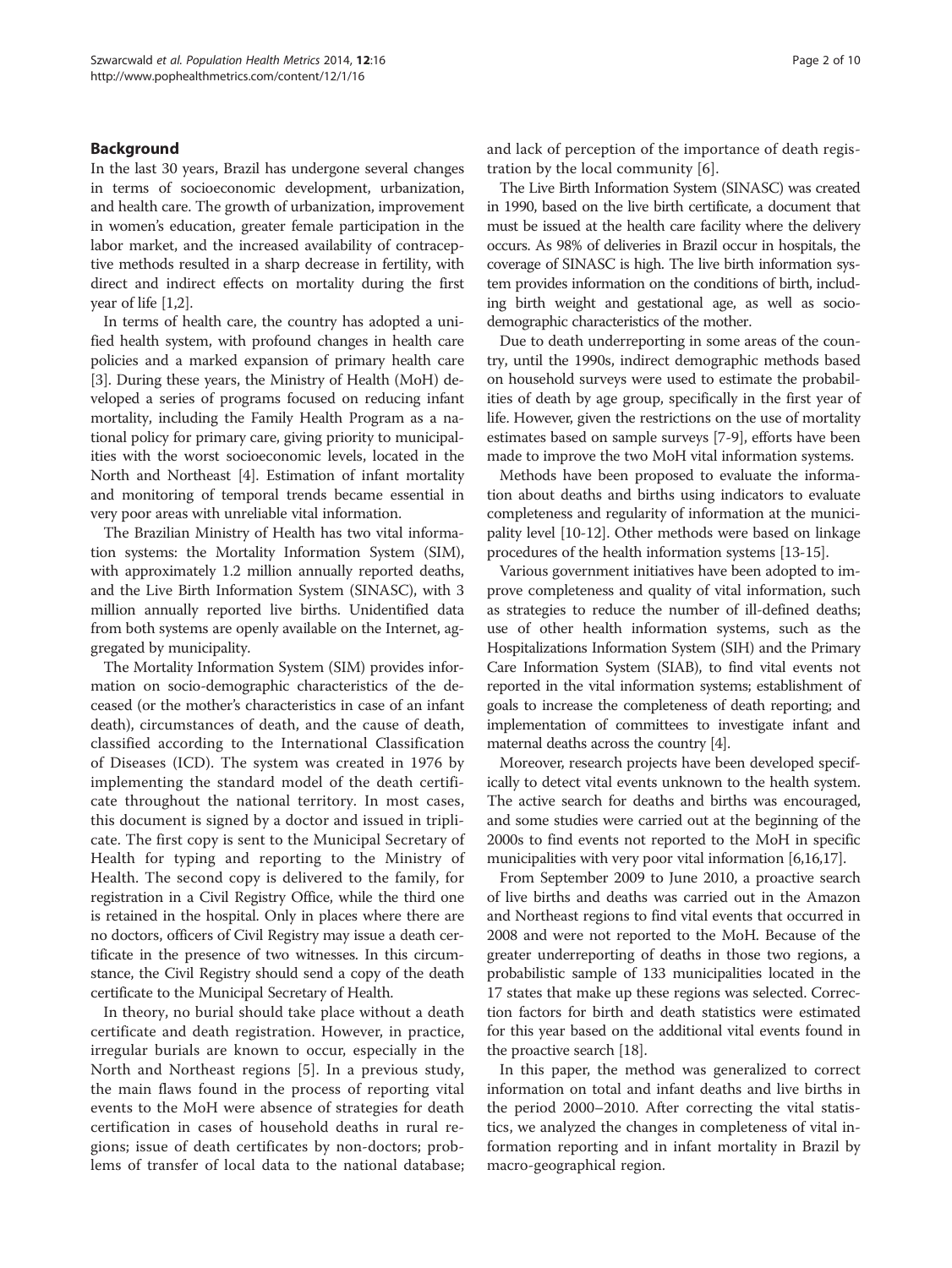# **Methods**

Brazil is politically and geographically divided into five distinct regions (North, Northeast, Southeast, South, and Center-West) with varied physical, demographic, and socioeconomic characteristics. The North and the Northeast regions have the worst levels of socioeconomic development and completeness of death reporting.

The country is composed of a federal district and 26 states that are subdivided into 5,565 municipalities. The population size of each municipality varies widely: the smallest municipality has 805 inhabitants, and the largest, São Paulo, has over 11 million.

The "Proactive Search for Deaths and Live Births in the Legal Amazonia and the Northeast Regions" was carried out from September 2009 (after the 2008 live births and mortality information systems were closed) to June 2010. The research was approved by the Research Ethics Committee of the Oswaldo Cruz Foundation.

A probabilistic sample of 133 municipalities located in 17 states of the Legal Amazonia and Northeast regions was selected. The eight states that make up the Legal Amazon and the nine states of the Northeast region contain 37.7% of the total Brazilian population (9.9% and 27.8%, respectively).

The sample was stratified by the population size of the municipalities (1 to 20,000 inhabitants; 20,001 to 50,000 inhabitants; 50,001 to 200,000 inhabitants; more than 200,000 inhabitants) and by the adequacy of the vital information (deficient; unsatisfactory; satisfactory). The criteria for classifying the adequacy of the vital information have been proposed previously [[7\]](#page-8-0). All of the state capitals were included in the survey.

In the sampled municipalities, we carried out a proactive search process of vital events that occurred in 2008 to identify live birth and death certificates issued but not reported to the MoH vital information systems, as well as live births and deaths whose certificates were not issued. The following sources of information were used: registry offices; Unified Registry of the Federal Government Social Programs; hospitals; primary health care units; death investigation services; institutes of forensic medicine; patient transportation services; official and unofficial cemeteries (burial sites); funeral homes; and traditional midwives. The proactive search was carried out in registry offices and hospitals located in the sampled municipality and in neighboring municipalities, where births and deaths of the sampled municipality residents are likely to occur.

Data collection was performed with a standardized instrument and encompassed all births and deaths, including fetal and non-fetal deaths, of residents in the selected municipalities that occurred between January 1 and December 31, 2008. Fetal deaths were included in the study to enable further validation of the type of death.

To carry out the fieldwork, the Health Surveillance Secretary of the MoH provided a nominal list of all births and deaths in 2008 of residents in the selected municipalities. The list was drawn from births and deaths reported to SINASC, SIM, and the Hospitalization Information System (SIH). Data gathered locally in the active search process were used to complete the original list of deaths and births.

The deaths or births found in the proactive search that were not reported to the health information systems SIM, SINASC, and SIH, not recorded in Civil Registry offices, and not found in primary health care units were confirmed through household interviews. Many of the addresses were located with the help of community health workers or at local primary health units, in general in less than two weeks after the end of the active search. In the case of an infant death or live birth confirmation, the interview was carried out with the child's mother. In the case of deaths among people aged one year and over, the interview was conducted with a household member who could provide information about the deceased, after the informed consent. The questionnaire was composed of all variables used to fill the death certificate form or to fill the birth certificate form, according to the event to be confirmed.

The vital statistics correction factors for underreporting in the sampled municipalities were based on the additional data obtained through the proactive search. Underreporting correction factors for total and infant deaths were estimated separately [[18\]](#page-8-0).

#### Correction of the number of reported deaths

To characterize the level of completeness of death information, the age-standardized mortality rate (ASMR) was calculated by municipality. Values above 5 per 1,000 inhabitants indicate adequate death reporting while values lower than 3 per 1,000 inhabitants indicate important underreporting.

Due to the large proportion (45%) of municipalities with fewer than 10,000 inhabitants, the ASMR was calculated by triennium, by considering the average number of informed deaths every three years so that the indicator would be more stable. Therefore, we considered the trienniums 1999–2001, 2000–2002, up to 2009–2011, corresponding to the years 2000, 2001, and 2010, respectively. For each year, the Brazilian population of the same year was used as the standard population.

For the triennium 2007–2009, corresponding to the year of the proactive search, all Brazilian municipalities were categorized by macro-geographical region and municipality population size. In each category, we estimated the median age-standardized mortality rate among the municipalities with adequate mortality information (ASMR greater than 5 per 1,000 inhabitants). Then, as an indicator of the completeness of death reporting, we calculated the following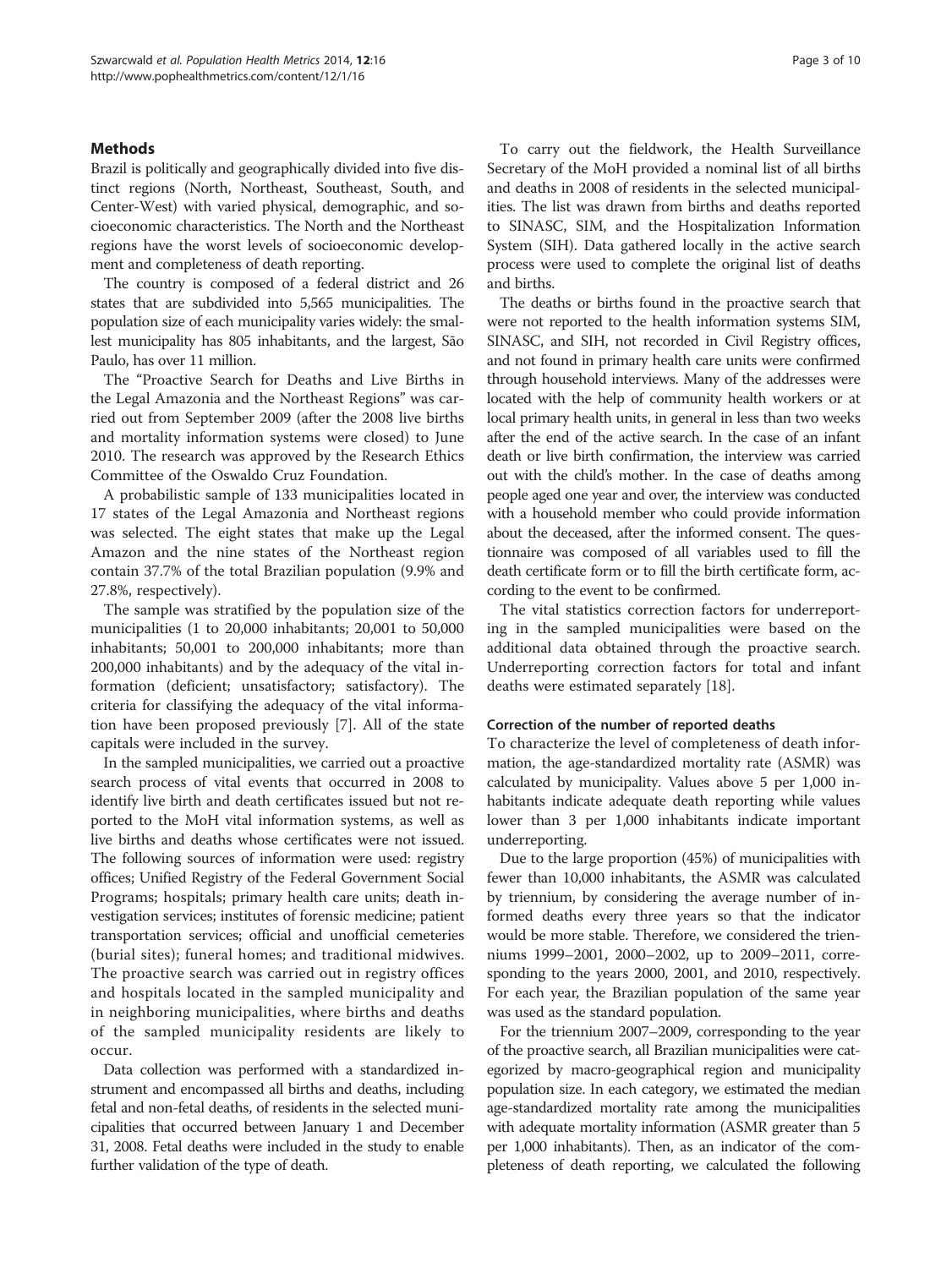<span id="page-3-0"></span>ratio for each municipality:  $R = ASMR/maximum$  (ASMR, median ASMR in the municipality category).

To estimate the municipal death correction factors for year 2008, we fitted a log-log regression model to the active search sampled municipalities with the logarithm of the death correction as the response variable, and the logarithm of  $\vec{R}$  as the independent variable [\[18\]](#page-8-0). The model was applied to all Brazilian municipalities to estimate the predicted total death correction factors in each municipality.

For the estimation of the municipal infant death correction factors due to underreporting, we used an additional variable based on the observed infant mortality rate (IMR) and the median IMR calculated in the corresponding category:  $R_{IM} = IMR/maximum$  (IMR, median IMR in the municipality category).

A log-log regression model was fitted to the active search sampled municipalities by considering the logarithm of the infant death correction as the response variable, and the logarithm of the total death correction factor and the logarithm of  $R_{IM}$  as the independent variables. The predicted municipal correction factors for total and infant death underreporting were used to estimate completeness of total and infant death reporting in all Brazilian municipalities, 2008 [\[18\]](#page-8-0).

In the triennium 2007–2009 (corresponding to 2008), all Brazilian municipalities were categorized according to the age-standardized mortality rate:  $\langle 2; \rangle 22$ and <3;  $\geq$ 3 and <4;  $\geq$ 4 and <5;  $\geq$ 5 and <5.5; and  $\geq$ 5.5 per 1,000 inhabitants. In each ASMR category, the underreporting correction factors were estimated by the ratio of the sum of the 2008 predicted number of deaths and the sum of the 2008 reported deaths. Infant and total deaths were considered separately.

To generalize the death correction procedure in the period 2000–2010, the same procedure was used in the other trienniums. For each year of the period 2000–2010, all municipalities were categorized according to the agestandardized mortality rate, and the corresponding correction factors due to total and infant death underreporting were applied. With this method, the correction factors are held constant by ASMR category but not by municipality. That is, if there is improvement in the completeness of death reporting in a given municipality over time, a smaller correction factor will be applied as it moves to another category of ASMR.

### Correction of live births

To characterize the adequacy of the live birth (LB) information, the ratio  $(R_{LB})$  between the reported and estimated LBs was calculated by municipality. The estimated number of LBs was based on the estimated population of children less than 1 year of age. A live birth ratio  $(R_{LB})$ above 0.9 indicates adequate LB information, while values less than 0.7 indicate relevant underreporting.

Similar to the mortality data correction, the average number of informed LBs per triennium was used (1999– 2001 up to 2009–2011). A log-log regression model was fitted to the active search sampled municipalities with the logarithm of the live birth correction factor as the response variable, and the logarithm of  $R_{LB}$  as the independent variable. The predicted municipal LB correction factors were used to estimate completeness of LB registration in all Brazilian municipalities, 2008 [\[18](#page-8-0)].

For the triennium corresponding to the year 2008, all municipalities were grouped into categories according to the live birth ratio (<0.5;  $\geq$ 0.5 and <0.6;  $\geq$ 0.6 and <0.7;  $\geq$ 0.7 and <0.8;  $\geq 0.8$  and <0.9; and  $\geq 0.9$ ). In each category, the underreporting correction factors were estimated by the ratio of the sum of the predicted number of LB and the sum of reported LB.

For the correction of the number of reported live births in the period 2000–2010, in each triennium, the municipalities were classified according to the live birth ratio category. In each category, the reported live births were corrected by the corresponding LB correction factors. Similar to the correction of mortality data, if there is improvement in the completeness of LB information in a given municipality over the period, a smaller correction factor will be applied as it moves to a higher category.

To estimate the infant mortality rate (IMR) by macrogeographical region in the period 2000–2010, the corrected numbers of infant deaths and live births in all municipalities of the region were used.

#### Results

Table 1 shows the deaths and live births found in the proactive search by information source. In view of the multiplicity of sources for the same event, the information sources were given the following hierarchy: hospitals; registry offices; primary health care units; death investigation services;

| Table 1 Vital events found in the proactive search by   |  |  |
|---------------------------------------------------------|--|--|
| information source, Amazonia and Northeast Brazil, 2008 |  |  |

| Source                                                             | <b>Deaths</b> | Live births    |
|--------------------------------------------------------------------|---------------|----------------|
|                                                                    | n (%)         | n(%)           |
| Hospitals                                                          | 2,196 (26.4)  | 9,027 (51.5)   |
| Registry offices                                                   | 2,588 (31.1)  | 7,397 (42.2)   |
| Primary health care units                                          | 355 (4.3)     | 350 (2.0)      |
| Institutes of forensic medicine/services<br>of death investigation | 402 (4.8)     |                |
| Official and unofficial cemeteries                                 | 1,368 (16.5)  |                |
| Funeral homes                                                      | 960 (11.5)    |                |
| Unified Registry of the Federal<br>Government Social Programs      | 83 (1.0)      | 578 (3.3)      |
| Other                                                              | 360(4.3)      | 175 (1.0)      |
| Total                                                              | 8,312 (100.0) | 17,527 (100.0) |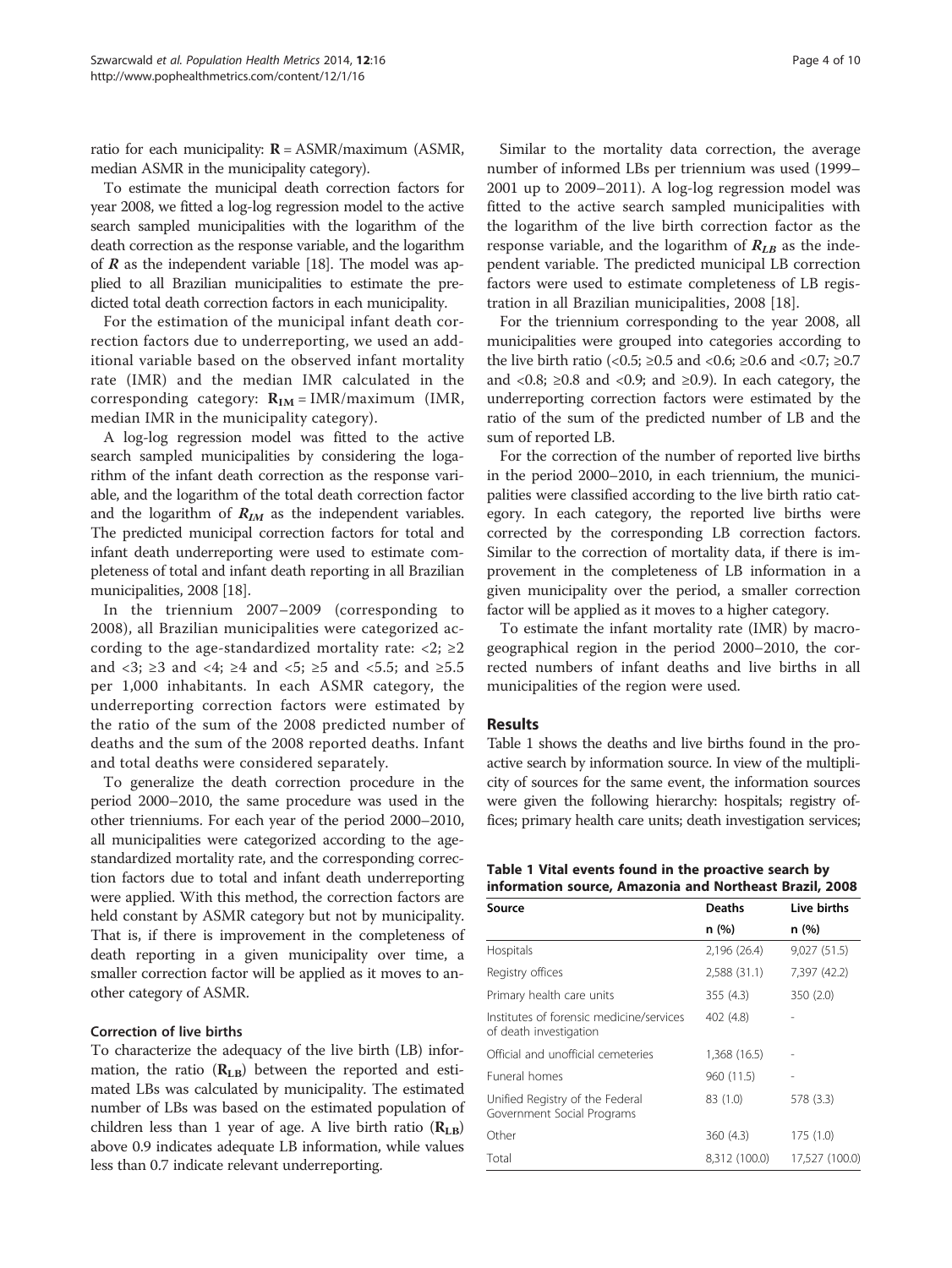official and unofficial cemeteries; funeral houses; government social programs; and other sources. Over 35% of the deaths were found within the health care system (hospitals and other health facilities) and 31% in the registry offices. It is worth noting that a large proportion of deaths not found in hospitals or registry offices were found in cemeteries (16.5%) and funeral homes (11.5%).

Among the 2,811 deaths found in unofficial sources, we located 2,363 cases (84%) in Civil Registry offices and primary health care units, making it possible to confirm the year of death (2008) and the municipality of residence. Among the remaining 448 cases, 424 (94.6%) could be located by the name or address of the deceased, from which four deaths occurred in other years (one in 2006, one in 2007 and two in 2009), and 12 could not be confirmed at home (empty house). Overall, 36 (0.4%) could not be confirmed in any of the sources and were not considered in the analysis.

Of the 408 cases confirmed in households, 262 (64.2%) died at home and 100 (24.5%) occurred in health facilities. Among those who died at home, less than 20% had a death certificate. However, among the deaths that occurred in hospitals, more than 60% of the cases had a death certificate but the death was not reported to the Ministry of Health.

With live births (LB), hospitals were the main source of information (51.5%), followed by registry offices (42.2%). A total of 3.3% of LBs were found among records of social government programs but were not found in registry offices (Table [1](#page-3-0)).

In Table 2, we present the estimated parameters of the log-log models with the live birth, total death, and infant death correction factors as the response variables. For the live birth correction factor, a significant association

(p < 0.0001) was found between the correction factor calculated among sampled municipalities and the indicator of SINASC completeness (logarithm of  $R_{LB}$ ). For the total death correction factor, the results of the log-log model indicate a high and significant correlation ( $p <$ 0.0001) between the estimated correction factors in the proactive search and the indicator of SIM completeness (logarithm of *). In relation to infant deaths, besides the* positive association with the total death correction factor, we found an additional significant effect of the variable  $R_{IM}$ , that is, as the IMR moves away from the median among municipalities with adequate information, the correction factor increases. The multiple correlation coefficient was 0.777 (p < 0.0001).

Table [3](#page-5-0) shows death and LB correction factors by level of reporting completeness. As expected, the death underreporting correction factor increases as the age-standardized mortality rate decreases. Infant death correction factors are always higher than those estimated for the total number of deaths. On the other hand, the LB correction factors are much lower than those estimated for deaths, even among municipalities with inadequate LB information.

After the correction factors were applied to all municipalities for the period 2000–2010, infant mortality rates were estimated according to the age-standardized mortality rate category and for Brazil (Table [4](#page-5-0)). In the period 2000–2010, the IMR declined from 26.1 to 16.0 deaths per 1,000 LB, with an annual reduction rate of 4.7%. However, for the municipalities with less reliable information, the IMR was greater than 40 deaths per 1,000 LB between 2000 and 2009, with a reduction rate of only 1.7% per year from 2000 to 2010.

With regard to the reporting of vital information, the results shown in Table [4](#page-5-0) also demonstrate the progress

|  |  | Table 2 Log-log models fitted to live births, total and infant death correction factors*, Brazilian regions, 2008 |
|--|--|-------------------------------------------------------------------------------------------------------------------|
|--|--|-------------------------------------------------------------------------------------------------------------------|

| Model                                                  |          | <b>Coefficients</b> |           |       |
|--------------------------------------------------------|----------|---------------------|-----------|-------|
|                                                        | B        | Std. error          | t         | Sig.  |
| Response variable: live birth correction factor*       |          |                     |           |       |
| (Constant)                                             | 0.059    | 0.007               | 8.327     | 0.000 |
| Logarithm of $R_{LB}$                                  | $-0.473$ | 0.038               | $-12.352$ | 0.000 |
| Multiple Correlation Coefficient (R): 0.739 (<0.0001). |          |                     |           |       |
| Response variable: total death correction factor*      |          |                     |           |       |
| (Constant)                                             | 0.026    | 0.006               | 4.123     | 0.000 |
| Logarithm of $R$                                       | $-0.955$ | 0.018               | $-52.133$ | 0.000 |
| Multiple correlation Coefficient (R): 0.977 (<0.0001). |          |                     |           |       |
| Response variable: infant death correction factor*     |          |                     |           |       |
| (Constant)                                             | 0.036    | 0.022               | 1.609     | 0.111 |
| Logarithm of the total death correction factor         | 1.058    | 0.089               | 11.948    | 0.000 |
| Logarithm of $R_{IM}$                                  | $-0.076$ | 0.035               | $-2.157$  | 0.033 |
| Multiple correlation coefficient (R): 0.777 (<0.0001). |          |                     |           |       |

\*Obtained in the sampled municipalities of the proactive search.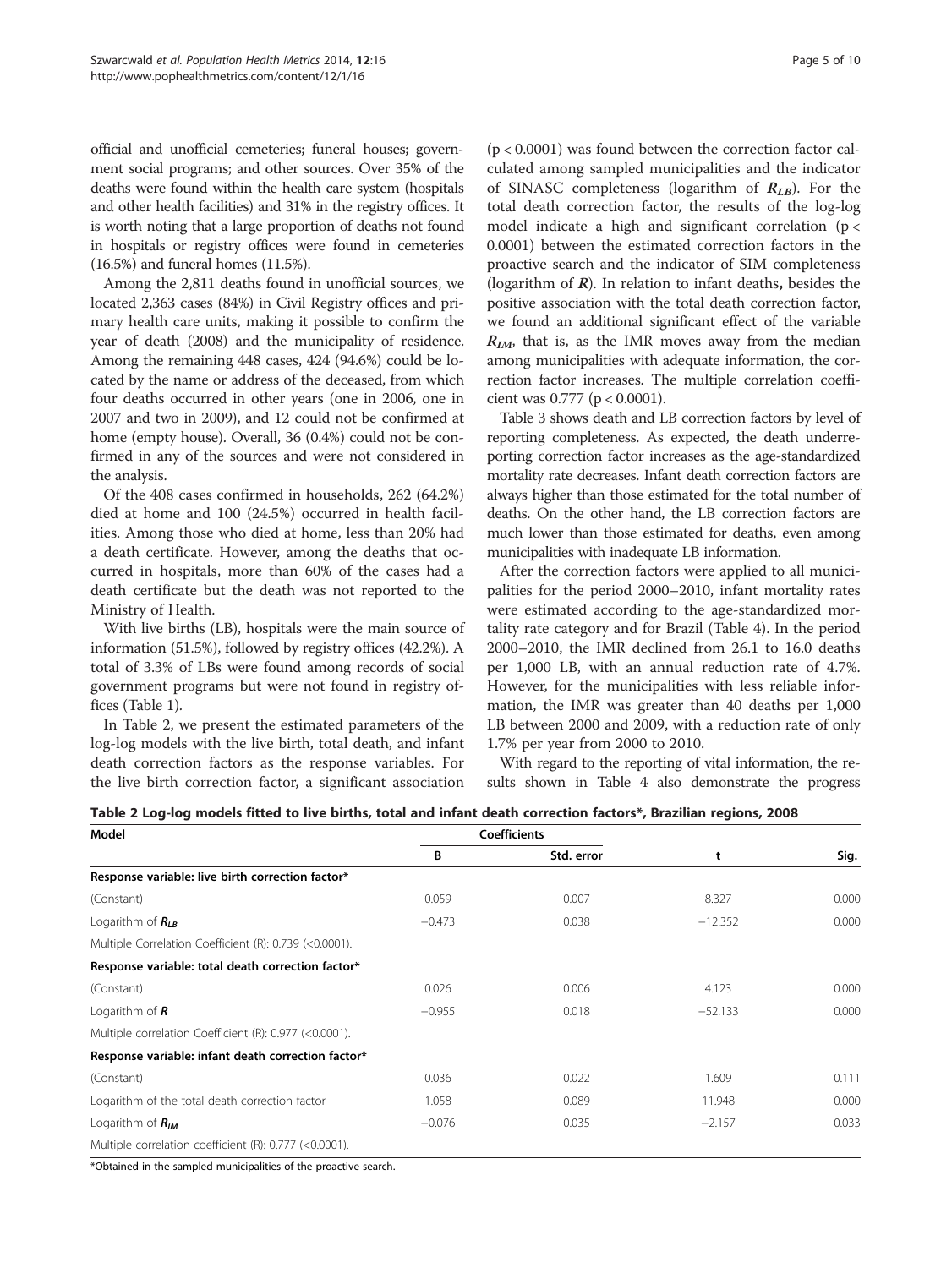| Category of ASMR* (per 1,000 inhabitants) | Death correction factor |              |                     |                              |  |
|-------------------------------------------|-------------------------|--------------|---------------------|------------------------------|--|
|                                           | <b>Infants</b>          | <b>Total</b> | $R_{LB}$ category** | <b>LB</b> correction factors |  |
| $<$ 2                                     | 7.17                    | 3.40         | < 0.5               | 2.30                         |  |
| $\geq$ 2 to <3                            | 3.17                    | 2.18         | $≥0.5$ to <0.6      | 1.74                         |  |
| $\geq$ 3 to $\lt$ 4                       | 2.11                    | 1.51         | $≥0.6$ to <0.7      | 1.40                         |  |
| $\geq$ 4 to $<$ 5                         | 1.52                    | 1.20         | $≥0.7$ to <0.8      | 1.19                         |  |
| $≥5$ to $≤5.5$                            | 1.24                    | 1.06         | $≥0.8$ to <0.9      | 1.08                         |  |
| $\geq 5.5$                                | 1.10                    | 1.03         | $\geq 0.9$          | 1.05                         |  |

<span id="page-5-0"></span>Table 3 Municipal deaths and live birth correction factors by level of reporting, Brazil, 2008

\*ASMR: age-standardized mortality rate using the Brazilian population, 2008, as the standard.

\*\*R<sub>LB</sub>: ratio between reported and estimated live births.

achieved. Among all Brazilian municipalities, 13.4% had poor mortality data (ASMR < 3 per 1,000 inhabitants) in 2000. This percentage decreased to 2.3% in 2010. Additionally, municipalities with a good level of mortality information (ASMR  $\geq 5.5$  per 1,000 inhabitants) comprised 62.5% of the Brazilian population at the beginning of the period, which improved to 73.2% at the end of the decade. It is worth noting that in 2010, only 0.8% of the Brazilian population lived in municipalities with very unreliable death information.

The results shown in Table [5](#page-6-0) indicate significant increases in the completeness of death and live birth information in the North and Northeast regions, which have been historically characterized by underreporting of vital data. In the North, the completeness of LB and death reporting reached 90% and 85%, and in the Northeast, 93% and 89%, respectively. The advances in the regions with the greatest reporting problems are reflected nationally: in Brazil, the completeness of LB and death information increased by approximately 3.5% per year. Nevertheless, underreporting of infant deaths remained above 20% in the North and Northeast regions in 2010.

After correcting the vital statistics, there is a pronounced reduction in infant mortality in all regions of the country in the period 2000–2010 (Table [5](#page-6-0)). The highest rate of decrease occurred in the Northeast region (5.9% per year), followed by the North region (4.2), the Southeast (4.0%), the South (3.9%), and Center-West (3.2%). Comparing IMR trends using informed and corrected vital data shows that the slopes in the North and Northeast regions are accentuated as a result of improvements in completeness of death information (Figure [1\)](#page-7-0).

### **Discussion**

The growing interest in measuring infant mortality, not only as a health indicator but also as a marker of human development, has encouraged the use of demographic methods for its estimation. For countries that lack vital information reporting systems or have insufficient information to estimate mortality indicators, methods have increasingly

Table 4 Infant mortality rate (IMR), municipality percentage, and resident population percentage by ASMR\* level, Brazil, 2000-2010

| .                                     |      |      |      |      |      |      |      |      |      |      |      |
|---------------------------------------|------|------|------|------|------|------|------|------|------|------|------|
| ASMR category (per 1,000 inhabitants) | 2000 | 2001 | 2002 | 2003 | 2004 | 2005 | 2006 | 2007 | 2008 | 2009 | 2010 |
| <b>IMR</b>                            |      |      |      |      |      |      |      |      |      |      |      |
| $<$ 3                                 | 48.1 | 48.3 | 45.9 | 48.3 | 47.5 | 45.3 | 45.8 | 43.8 | 42.6 | 44.5 | 38.6 |
| $\geq$ 3 and <5.5                     | 28.9 | 28.0 | 25.9 | 25.8 | 24.0 | 22.9 | 22.0 | 20.8 | 20.1 | 19.4 | 18.8 |
| $\geq 5.5$                            | 22.1 | 21.1 | 20.5 | 19.5 | 19.0 | 17.9 | 17.1 | 16.4 | 15.8 | 15.1 | 14.6 |
| Total                                 | 26.1 | 24.9 | 23.4 | 22.5 | 21.5 | 20.4 | 19.6 | 18.6 | 17.7 | 16.8 | 16.0 |
| % municipalities                      |      |      |      |      |      |      |      |      |      |      |      |
| $<$ 3                                 | 13.4 | 11.0 | 7.8  | 6.0  | 4.9  | 4.6  | 4.6  | 4.3  | 3.3  | 2.7  | 2.3  |
| $\geq$ 3 and <5.5                     | 57.0 | 58.9 | 59.8 | 58.7 | 57.9 | 55.5 | 55.8 | 52.5 | 55.4 | 51.8 | 49.2 |
| $\geq 5.5$                            | 29.6 | 30.1 | 32.4 | 35.4 | 37.3 | 39.9 | 39.6 | 43.2 | 41.2 | 45.5 | 48.4 |
| % population                          |      |      |      |      |      |      |      |      |      |      |      |
| $<$ 3                                 | 5.5  | 4.2  | 3.0  | 2.4  | 2.0  | 1.9  | 1.8  | 1.7  | 1.3  | 1.1  | 0.8  |
| $\geq$ 3 and <5.5                     | 32.0 | 32.5 | 34.0 | 31.9 | 34.5 | 34.9 | 36.0 | 34.7 | 32.1 | 28.6 | 25.9 |
| $\geq 5.5$                            | 62.5 | 63.2 | 63.0 | 65.7 | 63.5 | 63.2 | 62.2 | 63.6 | 66.6 | 70.3 | 73.2 |

\*ASMR: age-standardized mortality rate using the Brazilian population as the standard in each year of the period 2000–2010.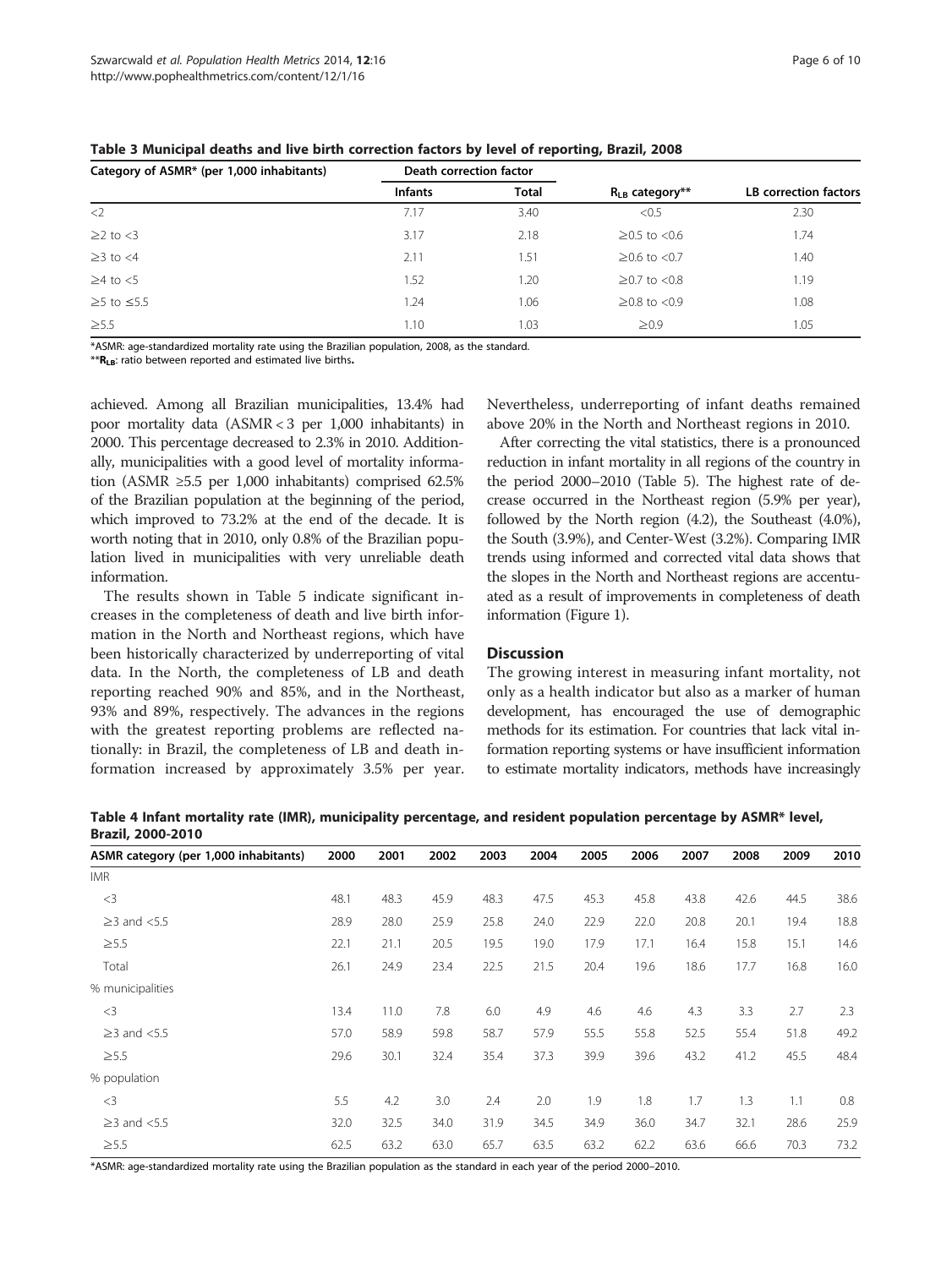| Region    | Completeness (%)             | Completeness (%) of vital information reporting |      |      |      |      |      |      |      |      |      |      |
|-----------|------------------------------|-------------------------------------------------|------|------|------|------|------|------|------|------|------|------|
|           |                              | 2000                                            | 2001 | 2002 | 2003 | 2004 | 2005 | 2006 | 2007 | 2008 | 2009 | 2010 |
| North     | Infant Deaths                | 60.2                                            | 61.0 | 64.5 | 64.4 | 66.4 | 66.6 | 65.5 | 67.3 | 71.1 | 71.8 | 74.1 |
|           | <b>Total Deaths</b>          | 75.3                                            | 76.6 | 79.0 | 79.0 | 80.4 | 80.4 | 80.3 | 81.7 | 83.4 | 84.4 | 85.4 |
|           | LB                           | 81.3                                            | 83.7 | 86.4 | 88.3 | 89.6 | 90.2 | 91.0 | 91.5 | 90.7 | 90.5 | 90.5 |
| Northeast | Infant Deaths                | 60.8                                            | 65.3 | 69.4 | 71.1 | 71.6 | 72.3 | 72.2 | 72.9 | 74.8 | 76.6 | 78.1 |
|           | <b>Total Deaths</b>          | 79.6                                            | 82.0 | 83.9 | 84.9 | 85.1 | 85.4 | 85.5 | 86.1 | 87.2 | 88.1 | 88.9 |
|           | LB                           | 86.0                                            | 87.9 | 89.8 | 90.7 | 91.5 | 91.8 | 92.1 | 92.2 | 92.8 | 93.0 | 92.9 |
| Brazil    | Infant Deaths                | 74.1                                            | 76.1 | 78.5 | 79.4 | 80.1 | 80.6 | 80.3 | 81.1 | 82.7 | 83.8 | 85.0 |
|           | <b>Total Deaths</b>          | 91.0                                            | 91.7 | 92.5 | 92.9 | 93.1 | 93.2 | 93.2 | 93.5 | 94.0 | 94.3 | 94.4 |
|           | LB                           | 92.5                                            | 93.4 | 94.3 | 94.9 | 95.4 | 95.5 | 95.6 | 95.7 | 95.8 | 96.0 | 96.0 |
| Region    | IMR estimates (per 1,000 LB) | 2000                                            | 2001 | 2002 | 2003 | 2004 | 2005 | 2006 | 2007 | 2008 | 2009 | 2010 |
| North     | Reported*                    | 24.3                                            | 23.4 | 22.1 | 21.3 | 20.6 | 19.9 | 19.2 | 18.5 | 18.0 | 17.6 | 17.2 |
|           | Corrected**                  | 32.8                                            | 32.1 | 29.7 | 29.3 | 27.8 | 27.1 | 26.8 | 25.3 | 23.1 | 22.3 | 21.0 |
| Northeast | Reported*                    | 25.4                                            | 24.8 | 23.7 | 22.9 | 21.7 | 20.4 | 19.4 | 18.3 | 17.5 | 16.6 | 16.0 |
|           | Corrected**                  | 35.9                                            | 33.4 | 30.8 | 29.3 | 27.8 | 25.9 | 24.8 | 23.2 | 21.8 | 20.3 | 19.1 |
| Brazil    | Reported*                    | 20.8                                            | 20.2 | 19.4 | 18.7 | 17.9 | 17.1 | 16.4 | 15.7 | 15.2 | 14.6 | 14.2 |
|           | Corrected**                  | 26.1                                            | 24.9 | 23.4 | 22.5 | 21.5 | 20.4 | 19.6 | 18.6 | 17.7 | 16.8 | 16.0 |

<span id="page-6-0"></span>Table 5 Completeness of vital information reporting and IMR estimates (reported and corrected data), Brazilian regions, 2000-2010

\*reported number of infant deaths x 1,000/reported number of live births.

\*\*corrected number of infant deaths x 1,000/corrected number of live births.

adopted estimation procedures based on complete birth histories collected from women of reproductive age in household surveys [[19-21\]](#page-8-0).

However, the quality of estimates based on household surveys strongly depends on the sample size, the design of the study, and the way the survey is carried out. Due to these limitations, the indirect estimates cannot be provided in small population areas, making it difficult to assess the performance of health programs focused on maternal and child health at the local level [\[22\]](#page-8-0). In this context, interest in continuous reporting systems has been renewed [[23,24](#page-8-0)].

In Brazil, the proactive search for deaths and LBs has been adopted as an approach to detect vital events not reported to the MoH [\[10\]](#page-8-0). A study conducted during the early 2000s revealed a high number of infant death omissions in poor areas of the North and Northeast regions [[17](#page-8-0)]. In Mexico, the active search approach was used to find births and deaths in a sample of municipalities with a low human development index in 2007–2008. The study showed a significant underreporting of deaths of children less than 5 years of age, and evidenced that more than 60% of live births did not have birth certificate [[25](#page-8-0)].

The results of the present study emphasize the potential of active search procedures for identifying deaths and LBs not reported to the MoH. The high percentage of vital events found in official sources, such as hospitals and registry offices, shows problems with information systems implementation. On the other hand, the considerable

participation of cemeteries (official and unofficial) and funeral houses in the detection of underreported deaths highlights the importance of searching alternative sources.

But the major contribution of this study was the estimation of live birth and death underreporting in all Brazilian municipalities, states, and regions. Because we used a probabilistic sample of municipalities stratified by the adequacy of vital information, it was possible to estimate correction factors according to municipal levels of death and LB reporting. This approach allowed vital information to be corrected by state and macro-geographical region in the period 2000–2010, by applying correction factors according to the level of reporting completeness.

Despite the great advantages of the process of active search in correcting information and detecting problems at the local level, the limitations of this method should also be pointed out. The search for vital events depends on several factors, such as the extent of the area and the number of health facilities, registries, and other sources of information to be covered. In the case of large cities and capitals, the material to be investigated is labor-intensive, but loss of information does not greatly affect the results. However, when it comes to small population municipalities, research is easier, but the loss of an event can significantly affect the estimates. To minimize these problems, the correction factors found in the sampled municipalities were not used individually to correct the information, but only to support statistical modeling.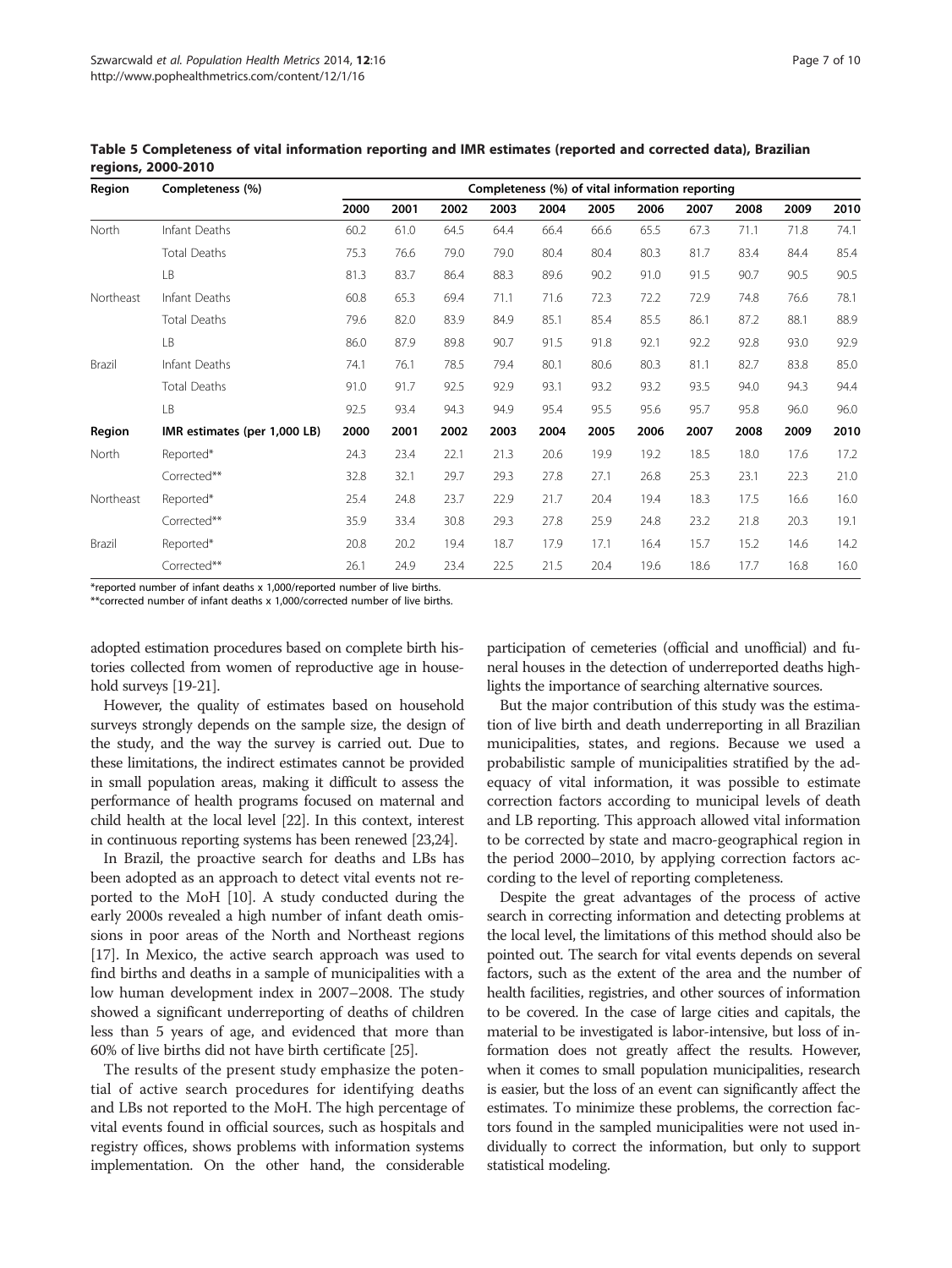<span id="page-7-0"></span>

Regarding IMR trends in the period 2000–2010, after correcting the vital statistics, a continuing and significantly decreasing trend was found, in contrast to the indirect estimates based on the National Household Sample Survey, which indicated a stabilization trend after 2005. However, the updated IMR indirect estimate based on the 2010 Demographic Census [\[26\]](#page-8-0) is very close to the 2010 IMR estimate depicted here.

As to the progress in vital information reporting in Brazil, the growing proportion of the population that lives in municipalities with a satisfactory level of mortality information is one of the most noteworthy findings. Significant increases in the completeness of vital information were observed primarily in the North and Northeast regions, as has been previously noted by other authors [\[27\]](#page-8-0).

Due to the increase in mortality reporting over the decade, the comparison of the infant mortality rate calculated with corrected and informed vital information showed changes in the pattern in the North and Northeast regions, with more pronounced decreasing trends evident after correcting the data. Given that the fourth Millennium Development Goal is to reduce the childhood mortality rate by two-thirds between 1990 and 2015, changes in the trends of indicators triggered by the estimation methods are particularly important because they can result in

different conclusions in terms of both progress and achievement of the goal [\[28\]](#page-8-0).

The estimated infant mortality rates in 2000–2010 indicate a continuous reduction, with an annual decreasing rate of 4.7% in Brazil, higher than the rate of 4.4% required for achieving the Millennium Development Goal of a twothirds reduction in 25 years [\[29\]](#page-8-0). The Northeast region has the highest rate of reduction, 5.9% per year between 2000 and 2010, followed by the North region (4.2%), narrowing the regional inequalities that have been observed for several decades. The largest reduction in infant mortality in the Brazilian regions with lower levels of socioeconomic development undoubtedly reflects the benefits related to the expansion of primary health care. This expansion has resulted in increased access to basic health care services for these populations, which is important to the health of children and women before, during, and after pregnancy [[30](#page-8-0)-[32](#page-9-0)].

Nevertheless, a persistent challenge is the inequality of information on vital events, which compromises the assessment of factors that affect infant mortality in deprived areas [[33](#page-9-0)-[35](#page-9-0)]. It is worth noting that the municipalities with unreliable death information show the highest infant mortality and the lowest decreasing rate in the period 2000–2010.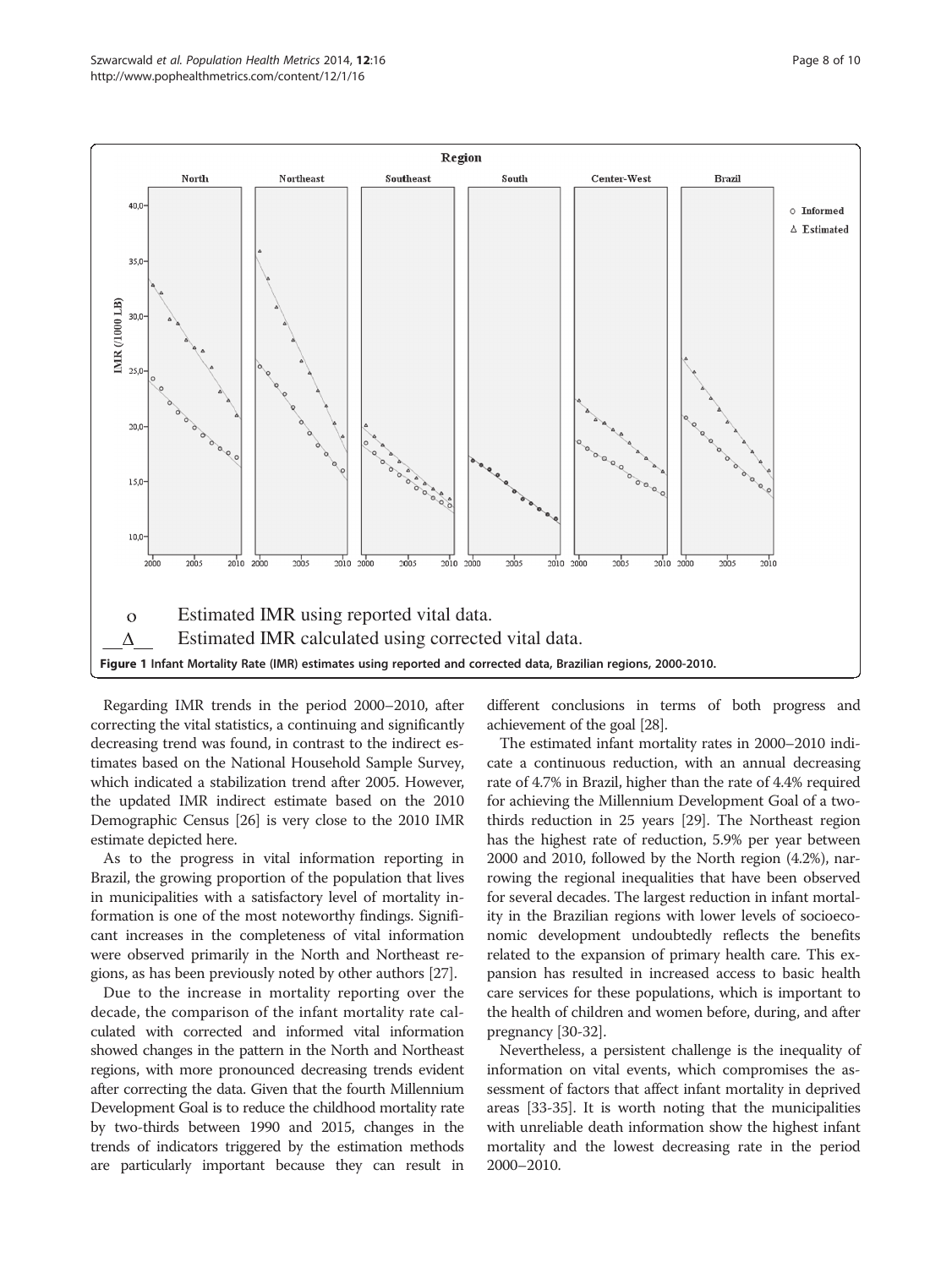## <span id="page-8-0"></span>Conclusion

In Brazil, we concluded that it is necessary to assess the context in which data are produced, the municipality. The proactive search made it possible to identify problems in the implementation of vital information systems at the municipality level, to propose interventions to reduce local irregularities, and to develop a method to correct vital statistics in the 2000s. The investigation of death conditions among infants and the routine use of active search procedures by local health services, as recommended by the current health surveillance policies, should be implemented in problematic municipalities [12[,36\]](#page-9-0) to continue the process of reducing infant mortality in Brazil and to support pragmatic and viable alternatives in different social contexts.

#### Competing interests

The authors declare that they have no competing interest.

#### Authors' contributions

CLS designed the study, participated in data analysis, and drafted the paper. PGF participated in the study design and coordinated research in the Northeast Region. PRBSJ coordinated research in the North Region and contributed to data analysis and result interpretation. WSA participated in data analysis. OLMN participated in study design, discussion of results, and writing text. All authors read and approved the final manuscript.

#### Financial disclosure

Source of funding: Brazilian Ministry of Health.

#### Author details

<sup>1</sup>Institute of Communication and Information Science and Technology in Health, Oswaldo Cruz Foundation, Ministry of Health, Av. Brasil, 4365 – ICICT room 225 - Manguinhos, Rio de Janeiro 21040-360, Brazil. <sup>2</sup>Institute of Medicine Professor Fernando Figueira, Rua dos Coelhos, 300 – Boa Vista, Recife, Pernambuco 50070-550, Brazil. <sup>3</sup>Federal University of Goiás, Rua Delenda Rezende de Melo, s/n - Setor Universitário, Goiânia 74605-050, Brazil.

#### Received: 16 September 2013 Accepted: 12 May 2014 Published: 5 June 2014

#### References

- 1. Potter JE, Schmertmann CP, Cavenaghi SM: Fertility and development: Evidence from Brazil. Demography 2002, 39:739–761.
- 2. Victora CG, Aquino EM, Leal MC, Monteiro CA, Barros FC, Szwarcwald CL: Maternal and child health in Brazil: Progress and challenges. Lancet 2001, 377:1863–1876.
- 3. Paim J, Travassos C, Almeida C, Bahia L, Macinko J: The Brazilian health system: History, advances, and challenges. Lancet 2011, 377:1778–1797.
- 4. Aquino R, De Oliveira NF, Barreto ML: Impact of the family health program on infant mortality in Brazilian municipalities. Am J Public Health 2009, 99:87–93.
- Szwarcwald CL, Leal Mdo C, De Andrade CL, Souza PR Jr: Infant mortality estimation in Brazil: what do Ministry of Health data on deaths and live births say? Cad Saude Publica 2002, 18(6):1725–1736.
- Frias PG, Pereira PMH, Andrade CLT, Szwarcwald CL: Mortality Data System: A case study on municipalities with data underreporting. Cad Saude Publica 2008, 24:2257–2266.
- 7. Szwarcwald CL: Strategies for improving the monitoring of vital events in Brazil. Int J Epidemiol 2008, 37:738–744.
- Murray CJ, Laakso T, Shibuya K, Hill K, Lopez AD: Can we achieve Millennium Development Goal 4? New analysis of country trends and forecasts of under-5 mortality to 2015. Lancet 2007, 370:1040–1054.
- Doctor HV: Variations in under-five mortality estimates in Nigeria: Explanations and implications for program monitoring and evaluation. [[http://link.springer.com/article/10.1007/s10995-012-1161-1/fulltext.html\]](http://link.springer.com/article/10.1007/s10995-012-1161-1/fulltext.html)
- 10. Frias PG, Pereira PMH, Andrade CLT, Lira PIC, Szwarcwald CL: Evaluation of data on mortality and live births in Pernambuco State, Brazil. Cad Saude Publica 2010, 26:671–681.
- 11. Andrade CLT, Szwarcwald CL: Socio-spatial inequalities in the adequacy of Ministry of Health data on births and deaths at the municipal level in Brazil, 2000–2002. Cad Saude Publica 2007, 23:1207–1216.
- 12. Almeida MF, Alencar GP, Novais HMD, Ortiz LP: Information systems and perinatal mortality: Concepts and conditions for the utilization of data in epidemiological studies. Rev Bras Epidemiol 2006, 9:56–68.
- 13. Rafael RA, Ribeiro VS, Cavalcante MC, Santos AM, Simões VM: Probabilistic record linkage: Recovery of data on infant deaths and stillbirths in Maranhão State, Brazil. Cad Saude Publica 2011, 27:1371–1379.
- 14. Drumond EF, França EB, Machado CJ: SIH-SUS and SINASC information systems: An approach using the probabilistic method to link databases. Cad Saúde Coletiva 2006, 14:251–264.
- 15. Mello-Jorge MHP, Gotlieb SLD: The basic care information system as a data source for the mortality and live birth information systems. Informe Epidemiológico do SUS 2001, 10:7–18.
- 16. Façanha MC, Pinheiro AC, Fauth S, Lima AWDBC, Silva VLP, Justino MWS, Costa EM: Active searches for deaths in cemeteries in the Metropolitan Area of Fortaleza, 1999 to 2000. Epidemiol Serv Saúde 2003, 12:131–136.
- 17. Figueiroa Bde Q, Vanderlei LC, Frias PG, Carvalho PI, Szwarcwald CL: Analysis of coverage in the mortality information system in Olinda, Pernambuco State, Brazil. Cad Saude Publica 2013, 29(3):475–484.
- 18. Szwarcwald CL, Morais-Neto OL, Frias PG, Souza-Jr PRB, Escalante JJC, Lima RB, Viola RC: Active search of deaths and births in the Northeast and Legal Amazonia regions: Estimation of SIM and SINASC coverage in Brazilian municipalities. In Health Brazil 2010: An analysis of health status and selected evidence of the impact of health surveillance actions. Edited by Ministry of Health. Brasília: Ministry of Health; 2011:79–98.
- 19. Pedersen J, Liu J: Child mortality estimation: Appropriate time periods for child mortality estimates from full birth histories. PLoS Med 2012, 9:e1001289.
- 20. Silva R: Child mortality estimation: Consistency of under-five mortality rate estimates using full birth histories and summary birth histories. PLoS Med 2012, 9:e1001296.
- 21. Korenromp EL, Arnold F, Williams BG, Nahlen BL, Snow RW: Monitoring trends in under-5 mortality rates through national birth history surveys. Int J Epidemiol 2004, 33:1–9.
- 22. Viswanathan K, Becker S, Hansen PM, Kumar D, Kumar B, Niayesh H, Peters DH, Burnham G: Infant and under-five mortality in Afghanistan: Current estimates and limitations. Bull World Health Organ 2010, 88:576–583.
- 23. Murray CJ, Rajaratnam JK, Marcus J, Laakso T, Lopez AD: What can we conclude from death registration? Improved methods for evaluating completeness. PLoS Med 2010, 7:e1000262.
- 24. Monitoring of Vital Events (MoVE), Hill K, Lopez AD, Shibuya K, Jha P: Interim measures for meeting needs for health sector data: Births, deaths, and causes of death. Lancet 2007, 370:1726–1735.
- 25. Hernández B, Ramírez-Villalobos D, Duarte MB, Corcho A, Villarreal G, Jiménez A, Torres LM: Underreporting of deaths in children and birth certification in a representative sample of the 101 municipalities with the lowest human development index in Mexico. Salud Publica Mex 2012, 54:393–400.
- 26. IBGE: Infant mortality rates according to Macro Region and State; [[http://www.ibge.gov.br/home/estatistica/populacao/censo2010/](http://www.ibge.gov.br/home/estatistica/populacao/censo2010/resultados_gerais_amostra/default_resultados_gerais_amostra.shtm) resultados gerais\_amostra/default\_resultados\_gerais\_amostra.shtml
- 27. Paes N: Assessment of the completeness of death reporting in Brazilian states for the year 2000. Rev Saude Publica 2005, 39:882–890.
- 28. Alkema L, You D: Child mortality estimation: A comparison of UN IGME and IHME estimates of levels and trends in under-five mortality rates and deaths. PLoS Med 2012, 9:e1001288.
- 29. Technical Advisory Group of United Nations Inter-agency Group for Child Mortality Estimation, Hill K, You D, Inoue M, Oestergaard MZ: Child mortality estimation: Accelerated progress in reducing global child mortality, 1990-2010. PLoS Med 2012, 9:e1001303.
- 30. Macinko J, Guanais FC, De Fátima M, De Souza M: Evaluation of the impact of the Family Health Program on infant mortality in Brazil, 1990–2002. J Epidemiol Community Health 2006, 60:13–19.
- 31. Barros FC, Matijasevich A, Requejo JH, Giugliani E, Maranhão AG, Monteiro CA, Barros AJ, Bustreo F, Merialdi M, Victora CG: Recent trends in maternal, newborn, and child health in Brazil: Progress toward millennium development goals 4 and 5. Am J Public Health 2010, 100:1877-1889.